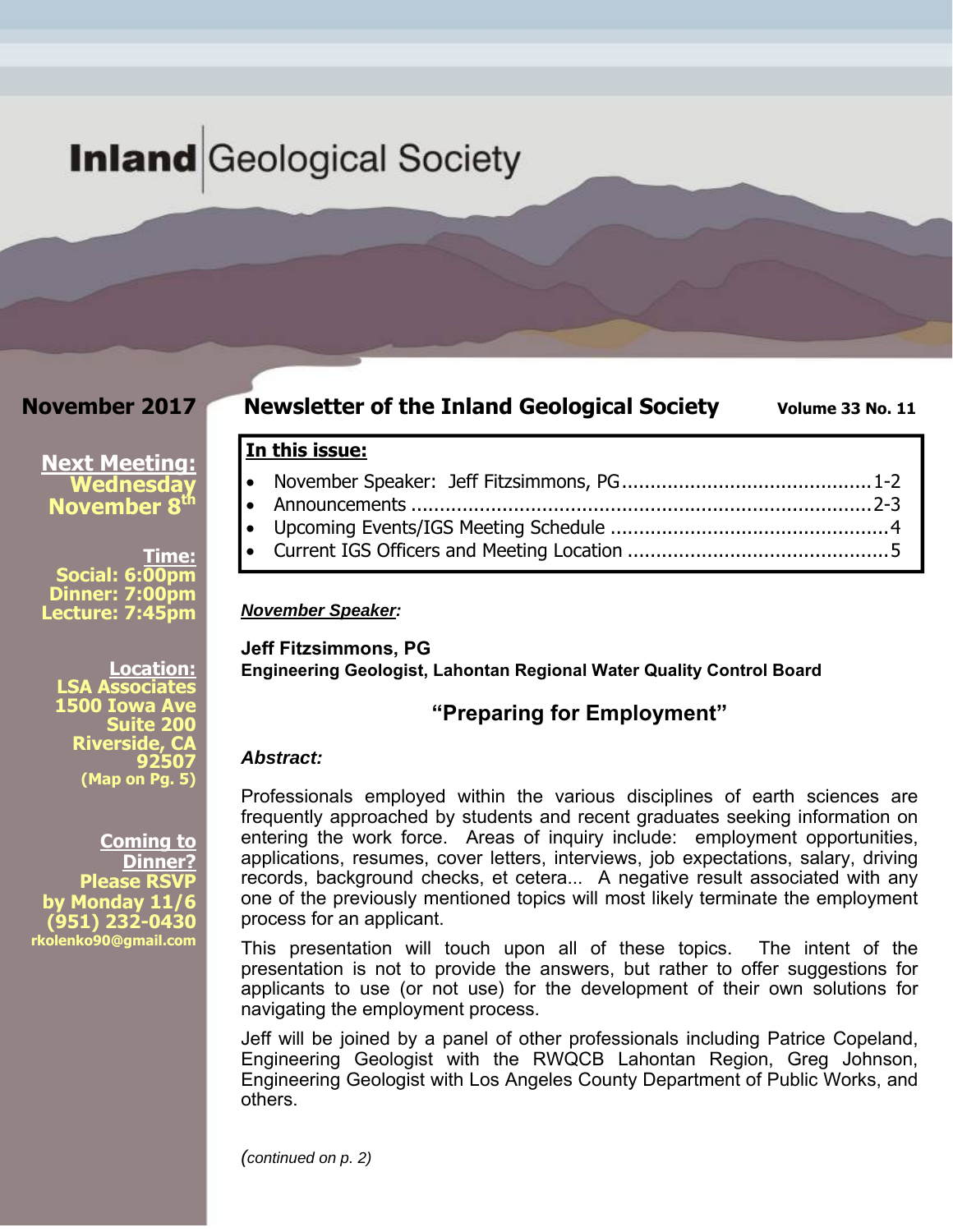*(continued from p. 1)* 

### *Biography:*

Jeff Fitzsimmons joined the State of California Lahontan Regional Water Quality Control Board as an engineering geologist in 2015, and is assigned to the Land Disposal Unit. Mr. Fitzsimmons began his geotechnical career in 1988 with Triad Geotechnical Consultants. After 8 years with Triad Geotechnical Consultants, he worked at The RMA Group for 4 years prior to his employment with John R. Byerly, Incorporated. During his 15+ years with John R. Byerly, Incorporated, his job titles included soils technician, field engineer, field geologist, staff engineer, staff geologist, and senior staff geologist.

Prior to his career in the geotechnical field, Mr. Fitzsimmons served in the United States Army (1985- 1988) and the United States Army Reserve (1988-1992), including receiving a diploma as Combat Medical Specialist (91A10) in 1985 from the United States Army Academy of Health Sciences in San Antonio, Texas.

In addition to serving our country and establishing a career in the geotechnical industry, Mr. Fitzsimmons has spent his personal time furthering his education and promoting the geological sciences. He has completed Associate of Science degrees in Natural Sciences and Fire Technology from Citrus Community College (Glendora, CA) in 1984 and Mt. San Antonio Community College (Walnut, CA) in 1991, respectively. In 2008, Mr. Fitzsimmons graduated from California State University, San Bernardino with a Bachelor of Arts degree in Geology. He has served as Vice President for the Inland Geological Society since 2013 and as Vice Chair-North for the Association of Environmental and Engineering Geologists since 2014.

# **Invitation to Submit Photos**

#### **Do you have an interesting photo to share?**

IGS will publish photographs submitted by members of **geologic localities or items of interest** in our monthly newsletter. Subjects may include field site geology, field trip localities, mineral specimens, water issues, etc. Be creative! Photos must be your own work product. Submit your exemplary photo with your name, the approximate date and location, and a short (paragraph) description of the photo to any IGS board member for publication in an upcoming newsletter.

# **Links to Publications**

We have been working to update the IGS website! Many interesting publications are available for viewing and download, including articles hosted by Greg Johnson. Check out Greg's Reading Room as well as links to other publications at:

http://www.inlandgeo.org/library.html.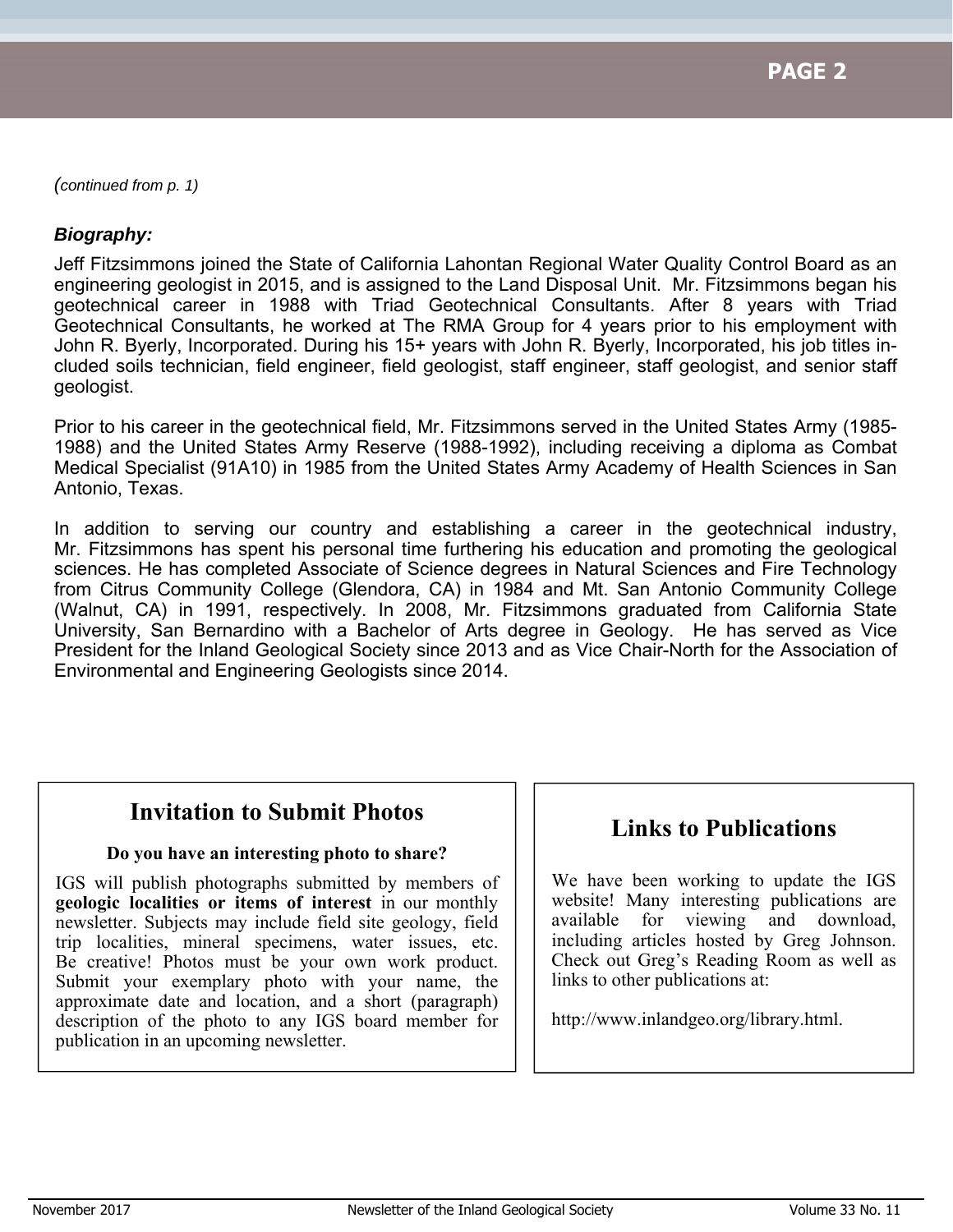#### **CALIFORNIA DEPARTMENT OF CONSERVATION CALIFORNIA GEOLOGICAL SURVEY**

www.conservation.ca.gov

#### **ANNOUNCEMENT OF PRELIMINARY REVIEW MAPS OF NEW AND REVISED SEISMIC HAZARD ZONES AUGUST 17, 2017**

Preliminary Review Maps of new and revised Seismic Hazard Zones were released to the cities of Antioch, Belmont, Brentwood, Burlingame, Foster City, Hillsborough, Menlo Park, Murrieta, Oakley, Redwood City, San Carlos, San Mateo, Temecula and Wildomar and the counties of Contra Costa, Riverside and San Mateo by the California Geological Survey (CGS) on August 17, 2017. These maps are released under the authority of the Seismic Hazards Mapping Act that was passed following the 1989 Loma Prieta earthquake. The Seismic Hazards Mapping Act is a state law designed to reduce the hazards from soil liquefaction and landslides during an earthquake.

Seismic Hazard Zones are regulatory zones that encompass areas that have a potential for future ground deformations caused by liquefaction or landslides. The index maps below (Figures 1 and 2) show the general location of maps delineating the preliminary Seismic Hazard Zones within the affected counties.

#### **Review Comment Period**

The August 17, 2017 release date begins a 90-day public comment period designed to provide the opportunity for cities, counties, state agencies, and the public to provide technical review comments to the State Mining and Geology Board that may have a bearing on the proposed Seismic Hazard Zone maps. Comments should be sent to the State Mining and Geology Board before November 17, 2017. Comments should be addressed to:

> Jeffrey Schmidt, Executive Officer State Mining and Geology Board 801 K Street, MS 20-15 Sacramento, CA 95814 (916) 322-1082 smgb@conservation.ca.gov

The State Mining and Geology Board will hold a public hearing near the end of the 90-day review period. For more information on the date and location of the public hearing, contact the State Mining and Geology Board.

# **Student Scholarship and Grant Opportunities**

#### **Students: Start searching scholarship and grant opportunities NOW for upcoming funding!**

Many professional organizations offer travel grants to meetings, as well as scholarships and grants for research. Currently, the Geological Society of America advertises undergraduate and graduate opportunities with submittal dates beginning December 1st. Start researching these opportunities to determine which may be a fit for you!

# **Get Your IGS Coffee Mug!**

IGS will now be selling IGS coffee mugs at the monthly meetings. They will be on sale for \$10.

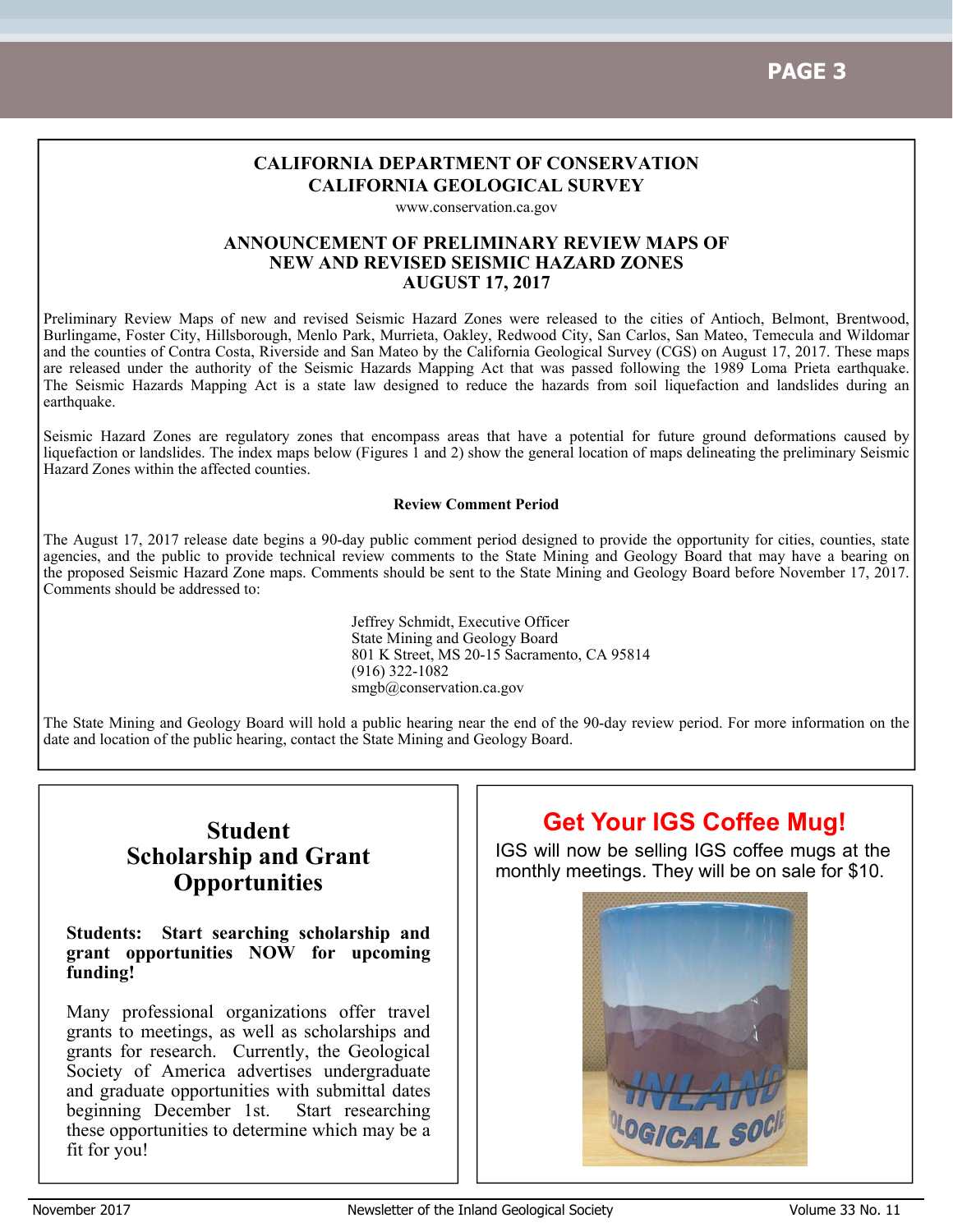# **Upcoming Meetings/Events**

### **Inland Geological Society**

The Inland Geological Society typically meets the first Wednesday or Thursday of each month. Our December meeting will be held on Wednesday, December 6th. For more information, visit our website at www.inlandgeo.org.

#### **South Coast Geological Society**



Monthly dinner meetings are typically the 1st Monday of the month. In November, the SCGS has a field trip planned for Fri., Nov. 3, through Sun., Nov. 5, to Mecca Hills. For more information, visit the association

website at www.southcoastgeo.org.

#### **AEG—Southern California Section**



The next meeting of the AEG— Southern California Section has not been announced yet. For more information, visit the association website at www.aegsc.org.

### **AEG—Inland Empire Chapter**



Monthly dinner meetings are typically the third Wednesday of the month at Pinnacle Peak Steakhouse, 2533 S. La Cadena Drive, Colton. The November meeting has not been announced yet. For more information, visit the association website at

www.aegsc.org/chapters/inlandempire.

# **San Diego Association of Geologists**



The November SDAG meeting will be held on Tuesday, November 14th at Phil's BBQ in Point Loma. Pat Abbott will be the featured speaker. For more information, visit the association website at www.sandiegogeologists.org.

### **Los Angeles Basin Geological Society**



Monthly lunch meetings are typically the 4th Thursday of the month from  $11:30$  am to  $1:00$  pm at the Willow Street Conference Center, 4101 E. Willow Street, Long Beach. The next meeting of the Los Angeles Basin Geology Society has not been announced

yet. For more information, visit the association website at www.labgs.org.

#### **Rock & Gem Shows—various locations**

Various rock and mineral shows will be held throughout southern California. To find one near you, visit www.rockngem.com, then select the Show Dates tab.